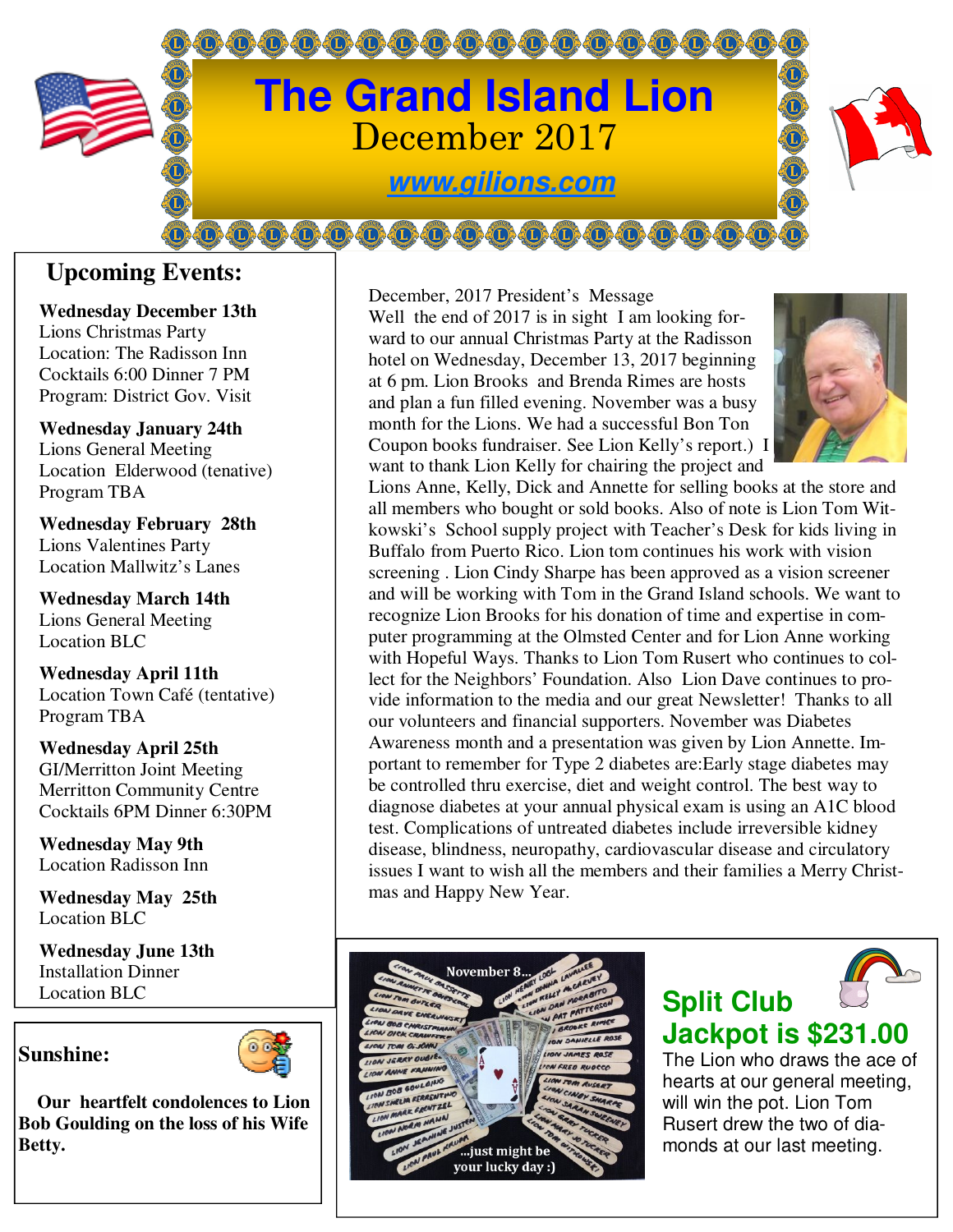



The Grand Island Lions collected school supplies and personal items for kids who continue to arrive in the Buffalo area from the catastrophic devastation caused by the recent hurricanes in Texas, Florida, and Puerto Rico. The children are being temporarily housed with relatives while their homes and lands rebuild. Most of the children are arriving from Puerto Rico where their entire island remains in so much need. Some of these kids have come here with nothing much more than the clothes they left with. Faced with the potential of accommodating over 300 kids in the Buffalo area, Teacher's Desk is in need of school and personal items to stem the trauma the children continue to face. Teacher's Desk, fueled by a donation from Alpha Kappa Alpha sorority, is a store where teachers shop free, obtaining free school supplies for students in need. The Lions donations have been coordinated by Lion Tom Witkowski. Pictured with some of the items collected are from left: Lions Dave Chervinsky, Donna Lavallee, Kelly McGarvey, Shelia Ferrentino, Witkowski, Anne Fahning, Henry Lobl, and Annette Boies-Lobl. Island residents Marcela Hernandez, Ashley Digati, Kelly Thorn Lynch, and Judy and Tony Colucci (pictured) delivered donated items. Receiving a large shopping cart full of backpacks and school supplies